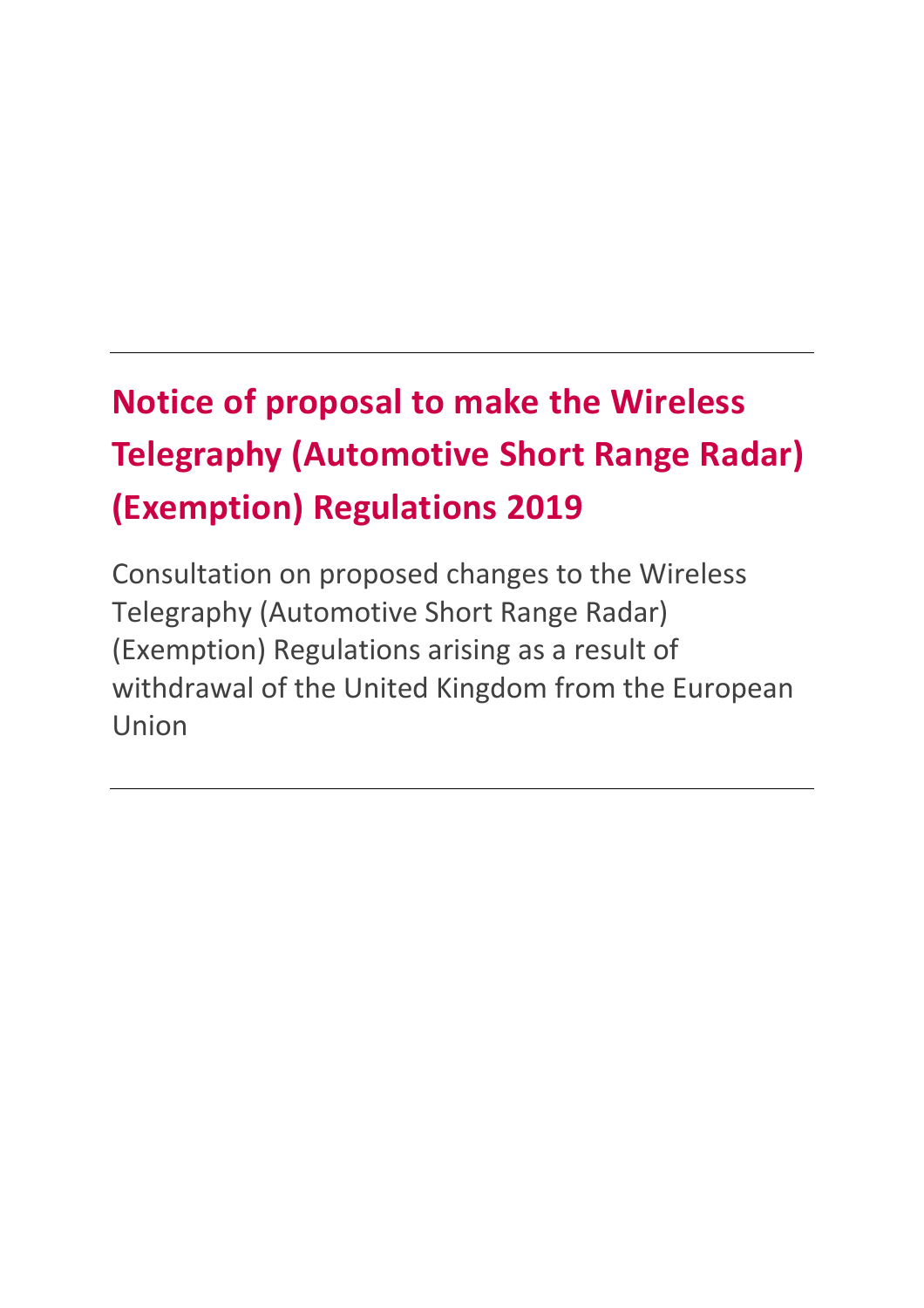# **Contents**

### **Section**

| 1. Overview                         | 1  |
|-------------------------------------|----|
| 2. Notice                           | 3  |
| <b>Annex</b>                        |    |
| A1. Proposed Regulations            | 6  |
| A2. Responding to this consultation | 8  |
| A3. Ofcom's consultation principles | 11 |
| A4. Consultation coversheet         | 12 |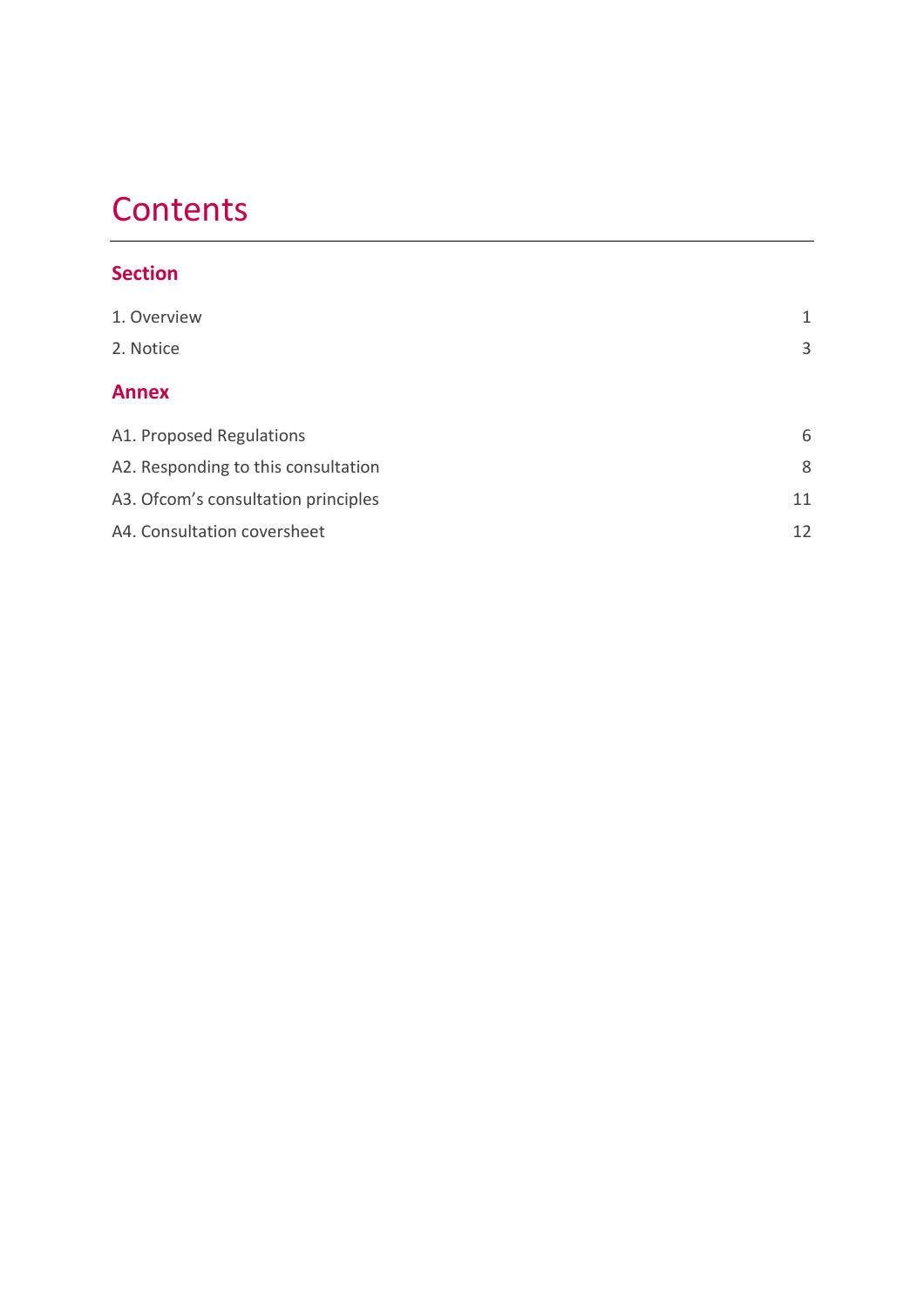# <span id="page-2-0"></span>1. Overview

#### **What we are consulting on - in brief**

In line with the approach taken by Government departments and agencies, Ofcom is preparing for all eventualities relating to the UK's planned withdrawal from the EU. With this in mind, we are consulting on proposed changes that would need to be made to one of Ofcom's regulatory instruments, in the event that the United Kingdom leaves the European Union on 29 March 2019 without a withdrawal agreement being in place.

Ofcom proposes to make an amendment to the Wireless Telegraphy (Automotive Short Range Radar) (Exemption) Regulations 2013. These regulations exempt the use of certain short range radars (SRR) equipment in the 24 GHz band that are installed, or replace equipment, in a vehicle that was registered, placed on the market or put into service in the Community (i.e. in the European Union) after 30 June 2013 from the need to hold a Wireless Telegraphy Act licence.

If these regulations are not amended, this licence exemption would cease to apply to equipment in vehicles that are registered, placed on the market or put into service in the United Kingdom after Exit Day, since the United Kingdom would cease to be a member of the European Union. We are therefore proposing to amend the regulations to cover equipment that is installed in a vehicle which is registered, placed on the market or put into service in the United Kingdom or in the European Union after Exit Day. The proposed changes would make sure that the scope of the Regulations remains the same.

To implement these proposals, we are consulting on making the Wireless Telegraphy (Automotive Short Range Radar) (Exemption) (Amendment) Regulations 2019. Any comments on the regulations are sought by 5pm on 22 March 2019.

**This overview is a simplified high-level summary only. The proposals we are consulting on and our reasoning are set out in the full document.**

- 1.1 On 23 June 2016, the United Kingdom voted to leave the European Union. Under the terms of the European Union (Withdrawal) Act 2018, the United Kingdom will leave the European Union on 29 March 2019 at 11.00pm ('Exit Day').
- 1.2 The Withdrawal Act provides for any deficiencies in EU-related legislation arising from the United Kingdom's withdrawal from the European Union to be corrected by regulations made by the Secretary of State. Ofcom has worked with Government to identify where such deficiencies will arise in the legislation governing the sectors for which we have regulatory responsibilities. The secondary legislation needed to correct those deficiencies is currently being considered by Parliament.
- 1.3 This document provides notice of, and invites stakeholders' views on, Ofcom's proposals to amend the Wireless Telegraphy (Automotive Short Range Radar) (Exemption) Regulations 2013 to make sure the scope of the Regulations remains the same in the event that the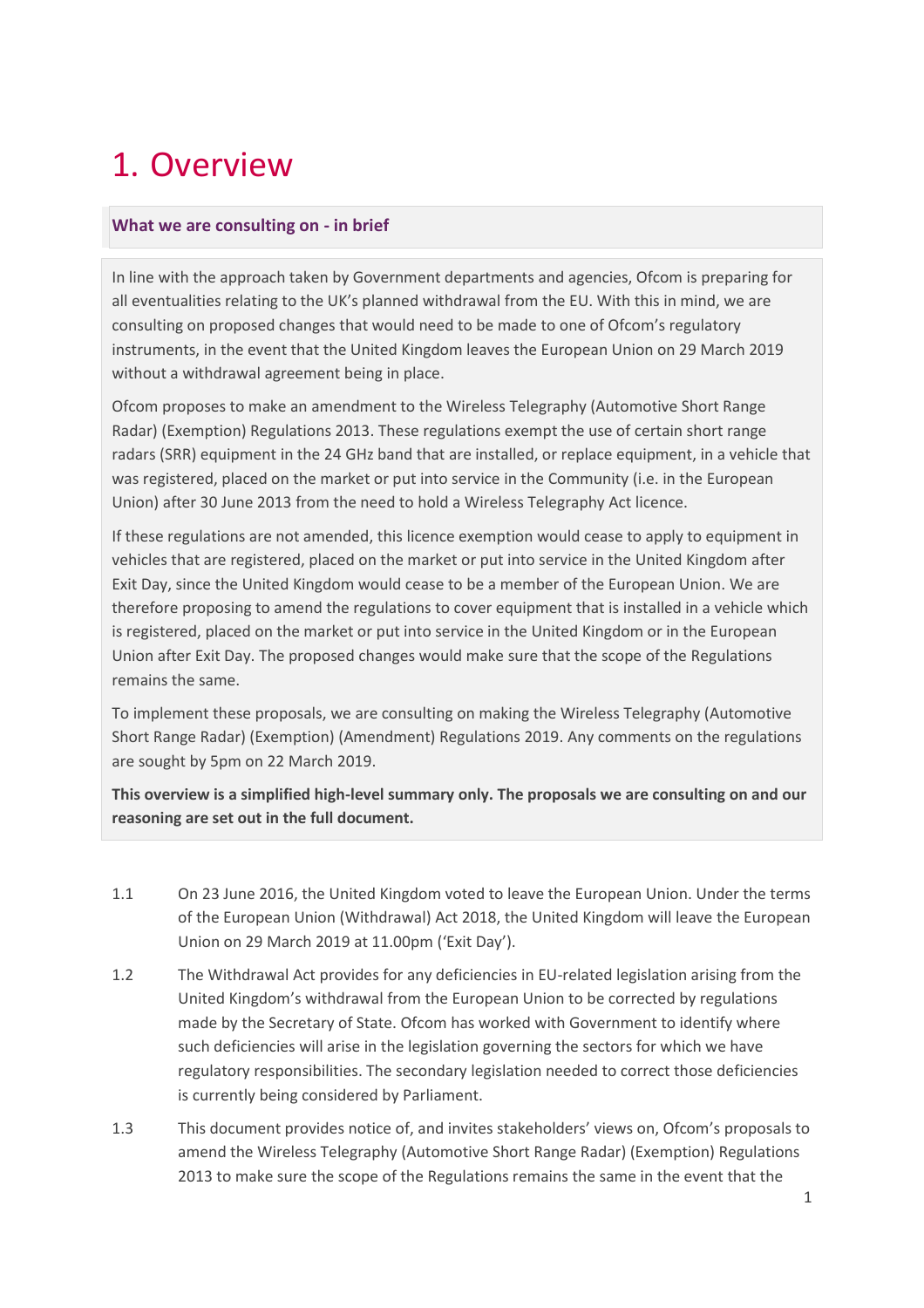United Kingdom leaves the European Union on 29 March 2019 without a withdrawal agreement being in place. To implement this change we are consulting on making the Wireless Telegraphy (Automotive Short Range Radar) (Exemption) (Amendment) Regulations 2019.

- 1.4 Ofcom has power to make regulations by way of statutory instrument that exempt the need for certain devices to obtain a licence under the Wireless Telegraphy Act 2006 ('the 2006 Act'). Ofcom has made the Wireless Telegraphy (Automotive Short Range Radar) (Exemption) Regulations 2013 (the "SRR Regulations") which exempt the use of certain short range radars (SRR) established or installed in motor vehicles in the 24 GHz band from the need to hold a Wireless Telegraphy Act licence. SRRs are used in a variety of safety applications from autonomous emergency breaking, lane change assistance to parking assistance.
- 1.5 Our aim in proposing these changes is ensure that in so far as possible the SRR Regulations continue to have the same scope and effect after Exit Day as before, by making the minimum changes necessary to the text of the Regulations.
- 1.6 We are not proposing to make any policy changes as a result of this consultation. If it may be appropriate to consider changing the scope of application of any Ofcom regulations as a result of the United Kingdom's exit from the European Union, any such changes will be considered at a later date, as and when appropriate.
- 1.7 The UK Government has negotiated a withdrawal agreement with the European Union.<sup>1</sup> If that agreement is approved, there will be a transition and implementation period during which the United Kingdom will from a legal perspective continue to be treated for many purposes as if it were still an EU member state. In that case, it may not be necessary to make these changes to Ofcom regulations until the end of the transition and implementation period envisaged in the withdrawal agreement and the accompanying domestic legislation. We are consulting on these changes now in case the United Kingdom leaves the European Union on Exit Day without a withdrawal agreement being in place.

 $\overline{a}$ 

<sup>1</sup> <https://www.gov.uk/government/publications/withdrawal-agreement-and-political-declaration>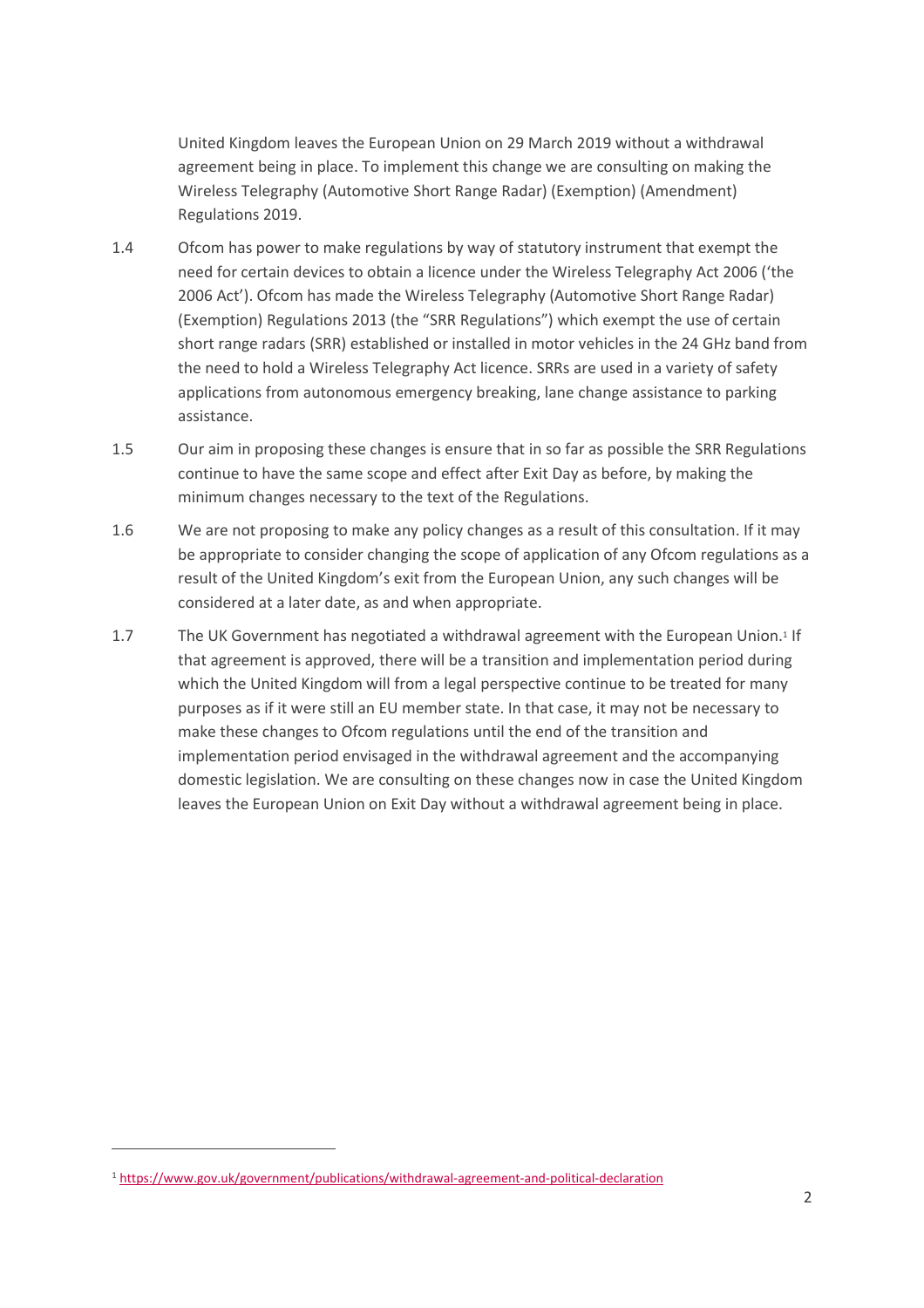# <span id="page-4-0"></span>2. Notice

# **General legislative background**

- 2.1 Under section 8 (1) of the 2006 Act, it is unlawful to establish or use a wireless telegraphy station or install or use wireless telegraphy apparatus except under and in accordance with a wireless telegraphy licence granted under the 2006 Act.
- 2.2 Under section 8 (3) of that Act, Ofcom may make regulations exempting from the licensing requirements under section 8 (1) the establishment, installation or use of wireless telegraphy stations or wireless telegraphy apparatus of such classes or description as may be specified in the regulations, either absolutely or subject to such terms, provisions and limitations as may be specified.
- 2.3 Under section 8(4) of the 2006 Act, we must make regulations to exempt equipment if its installation or use is not likely to:
	- involve undue interference with wireless telegraphy;
	- have an adverse effect on technical quality of service;
	- lead to inefficient use of the part of the electromagnetic spectrum available for wireless telegraphy;
	- endanger safety of life;
	- prejudice the promotion of social, regional or territorial cohesion; or
	- prejudice the promotion of cultural and linguistic diversity and media pluralism.
- 2.4 In accordance with the requirements of section 8(3B) of the 2006 Act, the terms, provisions and limitations specified in the regulations must be:
	- objectively justifiable in relation to the wireless telegraphy stations or wireless telegraphy apparatus to which they relate;
	- not such as to discriminate unduly against particular persons or against a particular description of persons;
	- proportionate to what they are intended to achieve; and
	- transparent in relation to what they are intended to achieve.
- 2.5 We make exemption regulations by means of a statutory instrument. Before making any such regulations, we are required by section 122(4) of the 2006 Act to give notice of our proposal to do so. Under section 122(5), the notice must state that we propose to make the regulations in question, set out their general effects, specify an address from which a copy of the proposed regulations or order may be obtained, and specify a time period of at least one month during which any representations with respect to the proposal must be made to us.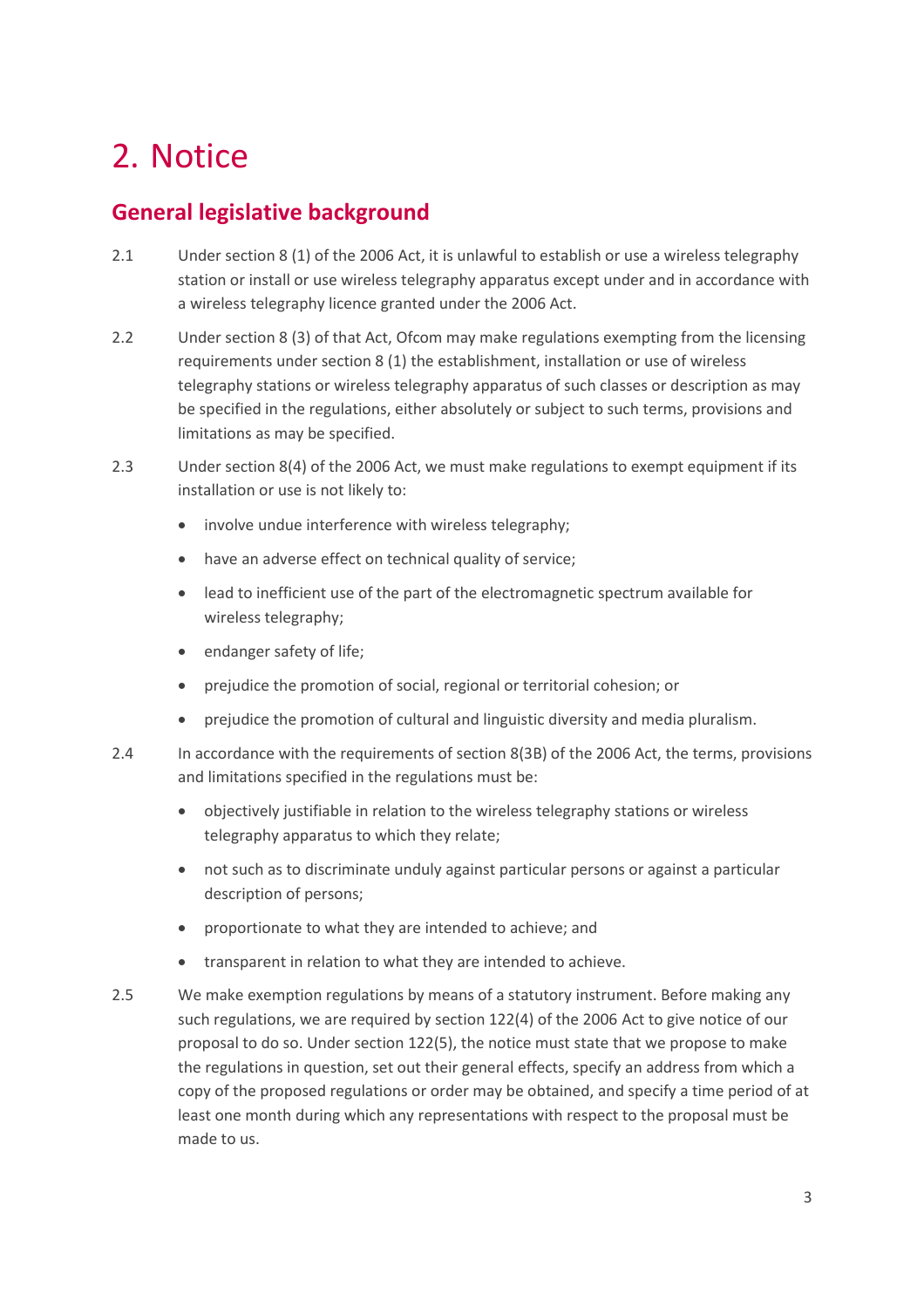# **The proposed changes – notice of Ofcom's proposals**

- 2.6 The SRR Regulations implemented the European Commission decision on the harmonisation for the use of automotive SRR equipment in the 24 GHz spectrum band (21.65 to 26.65 GHz) in the Community (2005/50/EC)<sup>2</sup> . This decision was later amended in 2011 by European Commission Decision 2011/458/EU<sup>3</sup> .
- 2.7 In accordance with the European Commission Decisions, the SRR Regulations permit automotive SRR equipment that is installed, or that is replacing equipment so installed, in a vehicle that was registered, placed on the market or put into service in the Community (i.e. in the European Union) after 30 June 2013 to operate in the 24.25 to 26.65 GHz part of the 24 GHz band on a licence-exempt basis (subject to compliance with various terms, provisions and limitations).<sup>4</sup> Specifically:
	- a) Regulation 5(1) provides that the establishment or installation of automotive SRR equipment in a vehicle and the use of equipment so established or installed is exempt from the provisions of section 8(1) of the 2006 Act where the terms, provisions and limitations in regulation 5 are met.
	- b) Regulation 5(2) provides that the establishment or installation of the equipment must be in a vehicle which was registered, placed on the market or put into service in the Community after 30 June 2013, or must be in a vehicle in which equipment was so established or installed in order to replace that equipment.
- 2.8 If the SRR Regulations are not amended, this licence exemption would cease to apply to equipment in vehicles that are registered, placed on the market or put into service in the United Kingdom after Exit Day, since the United Kingdom would cease to be a member of the European Union. It would therefore become unlawful for such equipment to use the spectrum without a licence granted by Ofcom.
- 2.9 We therefore propose to amend the SRR Regulations so that they will continue to permit the operation of automotive SRR equipment in the 24.25 to 26.65 GHz part of the 24 GHz band on a licence exempt basis, where such equipment is installed in a vehicle which is registered, placed on the market or put into service in the United Kingdom or in the European Union after Exit Day.
- 2.10 We have considered whether to amend this exemption so that it would apply only in relation to equipment installed in vehicles which are registered, placed on the market or put into service in the United Kingdom. However, this would amount to a narrowing in scope of application of the exemption. As explained above, we are not proposing to change

 $\overline{a}$ 

<sup>2</sup> <https://eur-lex.europa.eu/LexUriServ/LexUriServ.do?uri=OJ:L:2005:021:0015:0020:EN:PDF>

<sup>3</sup> <https://eur-lex.europa.eu/LexUriServ/LexUriServ.do?uri=CELEX:32011D0485:EN:PDF>

<sup>4</sup> The SRR Regulations also permit automotive SRR equipment that was installed, or that is replacing equipment so installed, in a vehicle that was registered, placed on the market or put into service in the Community between 1 July 2005 and 30 June 2013 are permitted to continue to use the 21.65 and 24.25 GHz part of the 24 GHz band on a licence-exempt basis (subject to complying with various terms, provisions and limitations), but this was closed to new deployments from 30 June 2013. This exemption is not affected by the proposals set out in this document.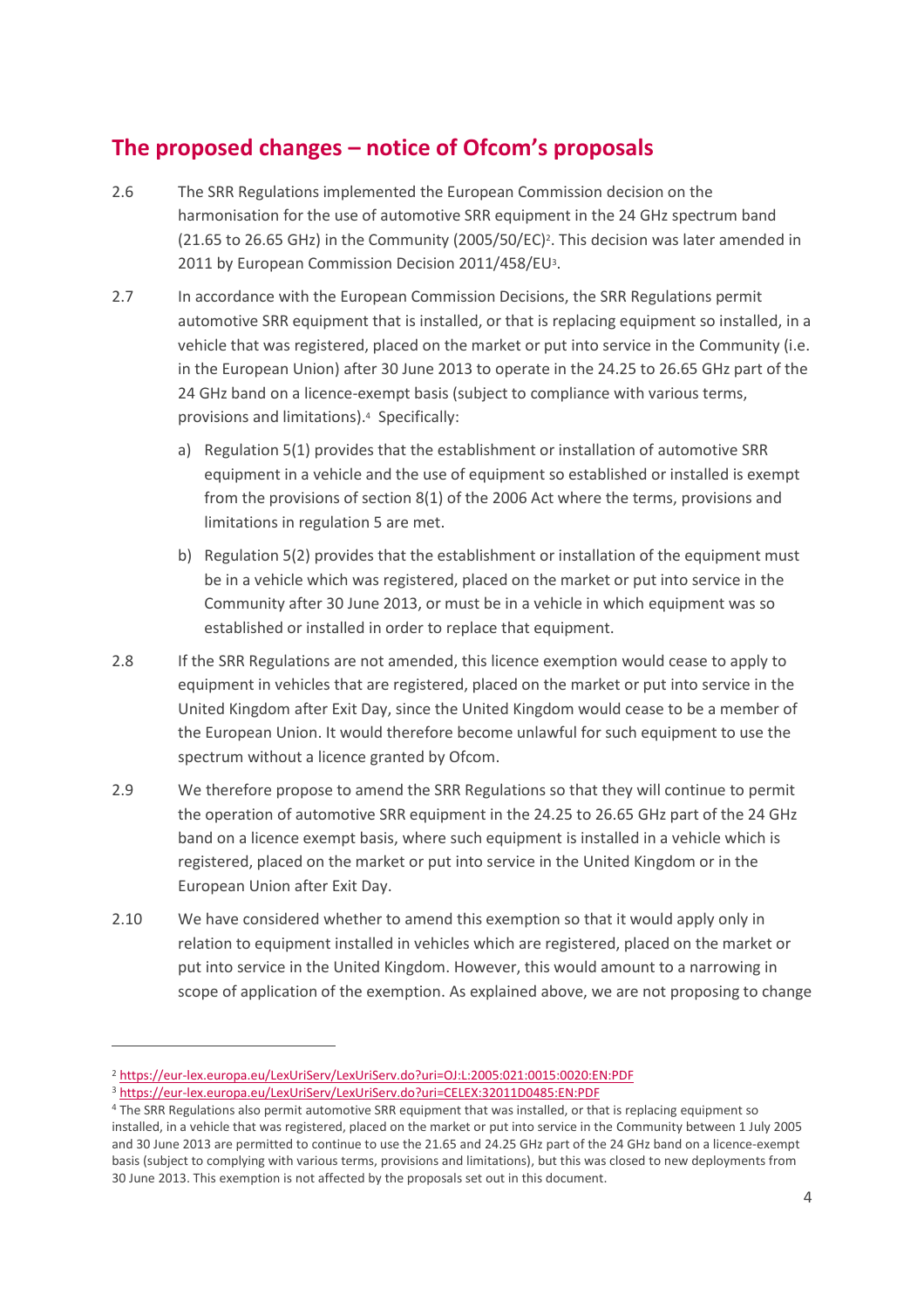the scope of any regulatory conditions or implement any changes of regulatory policy through this consultation.

2.11 Given that the proposals are intended merely to ensure the current effect and scope of the SRR Regulations is maintained after the United Kingdom leaves the EU, we do not anticipate the proposed changes will have any impact on stakeholders. Therefore, we are not intending to carry out a formal regulatory impact assessment.

# **Notice of proposals**

- 2.12 To give effect to the proposed changes, we are proposing to make the Wireless Telegraphy (Automotive Short Range Radar) (Exemption) (Amendment) Regulations 2019 (the "Proposed Regulations"), set out in Annex A1 to this document.
- 2.13 In accordance with the requirements of section 122(4) and (5) of 2006 Act, this document gives statutory notice of our proposals to make the Proposed Regulations.
- 2.14 The Proposed Regulations would amend regulation 5(2) of the SRR Regulations to replace the existing wording, which specifies that, in order for the licence exemption to apply, the establishment or installation of equipment must be in a vehicle which is registered, placed on the market or put into service in the Community.
- 2.15 In its place, the Proposed Regulations would substitute new wording for regulation 5(2) which requires that the equipment must be established or installed in a vehicle which was registered, placed on the market or put into service: (a) in the European Union during the period starting on 1 July 2013 and ending immediately before Exit Day; or (b) in the United Kingdom or in the European Union after Exit Day. The proposed new wording would also continue to exempt equipment in a vehicle in which equipment was so established or installed in order to replace that equipment.

### **Comments and representations**

2.16 We are seeking comments on the drafting of the Proposed Regulations and whether they correctly implement our proposals to maintain the scope and effect of the SRR Regulations after the United Kingdom leaves the EU. We are not seeking comments on any potential changes to the scope or policy, which will be considered at a later date, if appropriate.

Question: Do you have any comments on the drafting of the Proposed Regulations?

2.17 Comments on the Proposed Regulations are invited by 5pm on 22 March 2019.

# **Entry into force of the Proposed Regulations**

Subject to our consideration of responses, we intend to bring the new Regulations into force on Exit Day if no withdrawal agreement is reached with the European Union.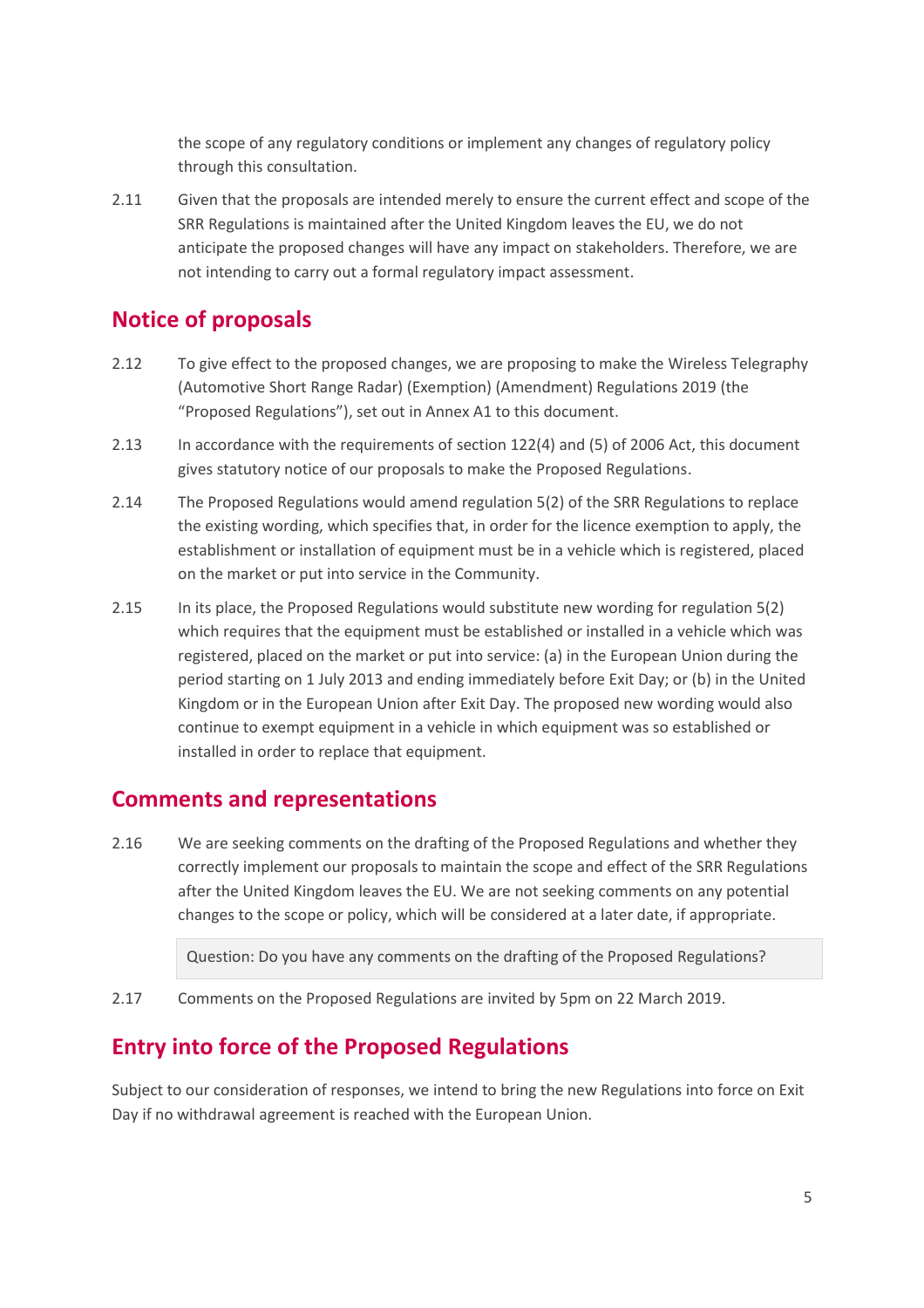# <span id="page-7-0"></span>A1. Proposed Regulations

#### S T A T U T O R Y I N S T R U M E N T S

#### **2019 No.**

### **ELECTRONIC COMMUNICATIONS**

The Wireless Telegraphy (Automotive Short Range Radar) (Exemption) (Amendment) Regulations 2019

*Made - - - - XXXX*

*Coming into force in accordance with regulation 1*

The Office of Communications ("OFCOM") make the following Regulations in exercise of the powers conferred by section 8(3) of the Wireless Telegraphy Act 2006(5) ("the Act").

Before making these Regulations, OFCOM have given notice of their proposal to do so in accordance with section 122(4)(a) of the Act, published notice of their proposal in accordance with section 122(4)(b) of the Act and have considered the representations made to them before the time specified in that notice in accordance with section 122(4)(c) of the Act.

#### **Citation and commencement**

**1.** These Regulations may be cited as the Wireless Telegraphy (Automotive Short Range Radar) (Exemption) (Amendment) Regulations 2019 and shall come into force on exit day.

#### **Amendment of the Wireless Telegraphy (Automotive Short Range Radar) (Exemption) Regulations 2013**

2.—(1) The Wireless Telegraphy (Automotive Short Range Radar) (Exemption) Regulations 2013(<sup>6</sup>) are amended in accordance with this regulation.

(2) In regulation 5 (second exemption), for paragraph 2 substitute—

- "(2) The establishment or installation must be in a vehicle which was registered, placed on the market or put into service—
	- (a) in the European Union during the period starting on 1 July 2013 and ending immediately before exit day; or

(b) in the United Kingdom or in the European Union after exit day,

or must be in a vehicle in which equipment was so established or installed in order to replace that equipment."

 $\overline{a}$ 

<sup>(</sup> 5 ) 2006 c. 36

<sup>(</sup> 6 ) S.I. 2013/1437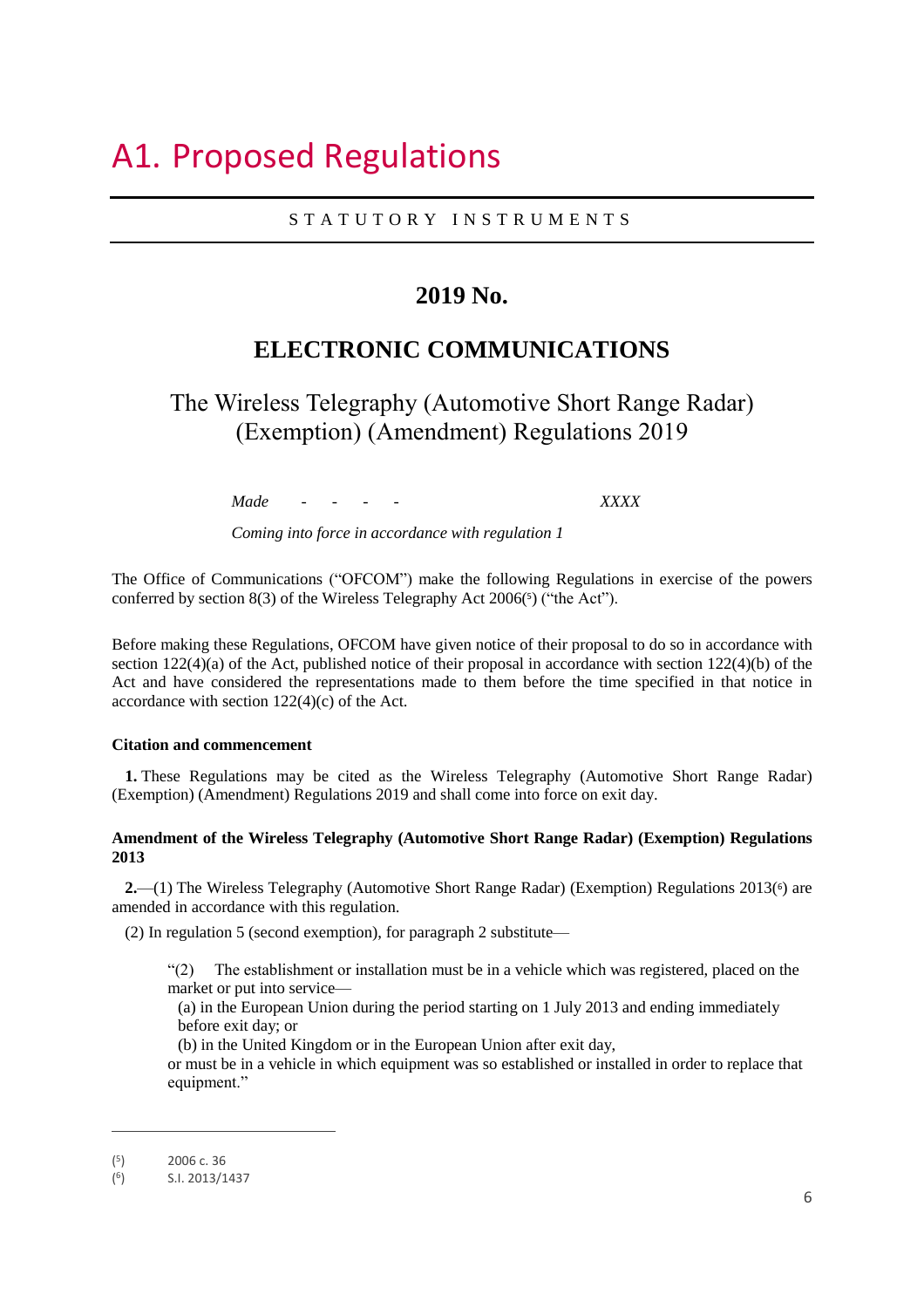*Philip Marnick* Group Director of Spectrum Policy Group [Date] For and by the authority of the Office of Communications

#### **EXPLANATORY NOTE**

*(This note is not part of the Regulations)*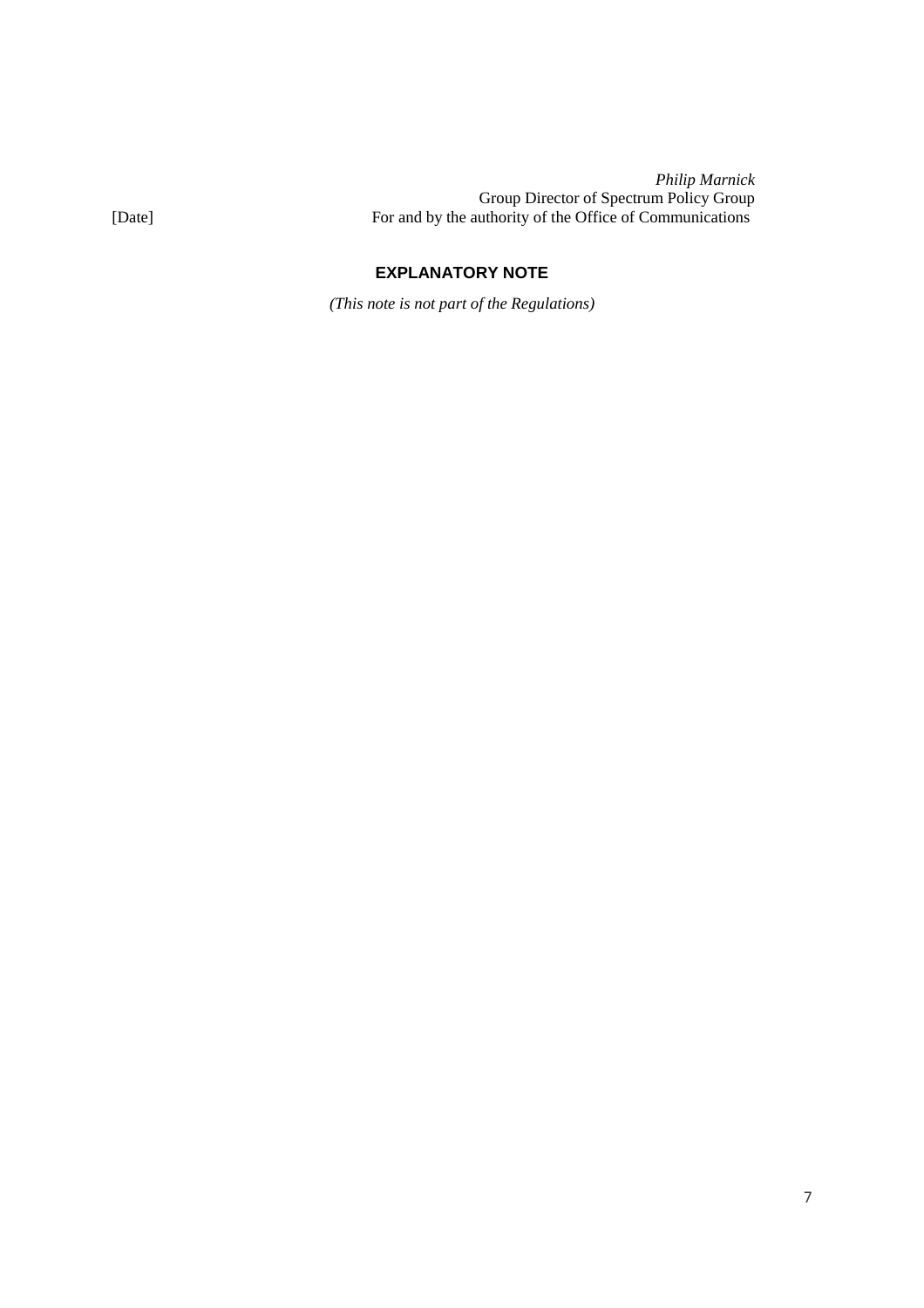# <span id="page-9-0"></span>A2. Responding to this consultation

**Delete these annexes if your document is not a consultation**

### **How to respond**

- A2.1 Ofcom would like to receive views and comments on the issues raised in this document, by 5pm on 22 March 2019.
- A2.2 You can download a response form from [https://www.ofcom.org.uk/consultations-and](https://www.ofcom.org.uk/consultations-and-statements/category-3/consultation-notice-of-proposal-to-make-the-wireless-telegraphy-automotive-short-range-radar-exemption-regulations-2019)[statements/category-3/consultation-notice-of-proposal-to-make-the-wireless-telegraphy](https://www.ofcom.org.uk/consultations-and-statements/category-3/consultation-notice-of-proposal-to-make-the-wireless-telegraphy-automotive-short-range-radar-exemption-regulations-2019)[automotive-short-range-radar-exemption-regulations-2019.](https://www.ofcom.org.uk/consultations-and-statements/category-3/consultation-notice-of-proposal-to-make-the-wireless-telegraphy-automotive-short-range-radar-exemption-regulations-2019) You can return this by email or post to the address provided in the response form.
- A2.3 If your response is a large file, or has supporting charts, tables or other data, please email it t[o paul.chapman@ofcom.org.uk,](mailto:paul.chapman@ofcom.org.uk) as an attachment in Microsoft Word format, together with the cover sheet [\(https://www.ofcom.org.uk/consultations-and](https://www.ofcom.org.uk/consultations-and-statements/consultation-response-coversheet)[statements/consultation-response-coversheet\)](https://www.ofcom.org.uk/consultations-and-statements/consultation-response-coversheet). This email address is for this consultation only, and will not be valid after 22 March 2019.
- A2.4 Responses may alternatively be posted to the address below, marked with the title of the consultation:

Paul Chapman Ofcom Riverside House 2A Southwark Bridge Road London SE1 9HA

- A2.5 We welcome responses in formats other than print, for example an audio recording or a British Sign Language video. To respond in BSL:
	- Send us a recording of you signing your response. This should be no longer than 5 minutes. Suitable file formats are DVDs, wmv or QuickTime files. Or
	- Upload a video of you signing your response directly to YouTube (or another hosting site) and send us the link.
- A2.6 We will publish a transcript of any audio or video responses we receive (unless your response is confidential)
- A2.7 We do not need a paper copy of your response as well as an electronic version. We will acknowledge receipt if your response is submitted via the online web form, but not otherwise.
- A2.8 You do not have to answer all the questions in the consultation if you do not have a view; a short response on just one point is fine. We also welcome joint responses.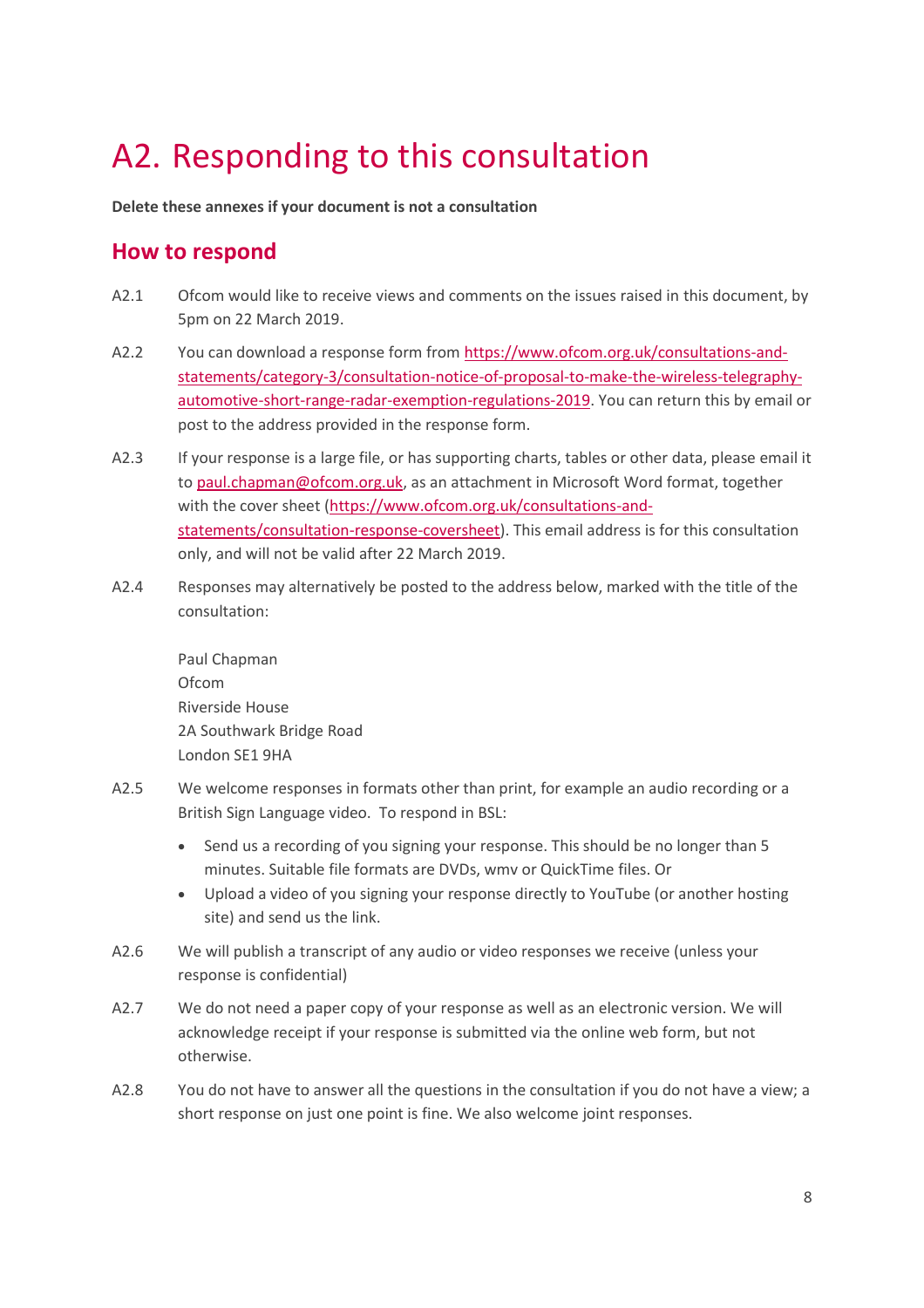- A2.9 It would be helpful if your response could include direct answers to the questions asked in the consultation document.. It would also help if you could explain why you hold your views, and what you think the effect of Ofcom's proposals would be.
- A2.10 If you want to discuss the issues and questions raised in this consultation, please contact Paul Chapman on 020 79813069, or by email to paul.chapman@ofcom.org.uk.

# **Confidentiality**

- A2.11 Consultations are more effective if we publish the responses before the consultation period closes. In particular, this can help people and organisations with limited resources or familiarity with the issues to respond in a more informed way. So, in the interests of transparency and good regulatory practice, and because we believe it is important that everyone who is interested in an issue can see other respondents' views, we usually publish all responses on our website, [www.ofcom.org.uk,](http://www.ofcom.org.uk/) as soon as we receive them.
- A2.12 If you think your response should be kept confidential, please specify which part(s) this applies to, and explain why. Please send any confidential sections as a separate annex. If you want your name, address, other contact details or job title to remain confidential, please provide them only in the cover sheet, so that we don't have to edit your response.
- A2.13 If someone asks us to keep part or all of a response confidential, we will treat this request seriously and try to respect it. But sometimes we will need to publish all responses, including those that are marked as confidential, in order to meet legal obligations.
- A2.14 Please also note that copyright and all other intellectual property in responses will be assumed to be licensed to Ofcom to use. Ofcom's intellectual property rights are explained further at https://www.ofcom.org.uk/about-ofcom/website/terms-of-use.

### **Next steps**

- A2.15 Following this consultation period, Ofcom plans to publish a statement in March 2019.
- A2.16 If you wish, you can register to receive mail updates alerting you to new Ofcom publications; for more details please se[e https://www.ofcom.org.uk/about](https://www.ofcom.org.uk/about-ofcom/latest/email-updates)[ofcom/latest/email-updates](https://www.ofcom.org.uk/about-ofcom/latest/email-updates)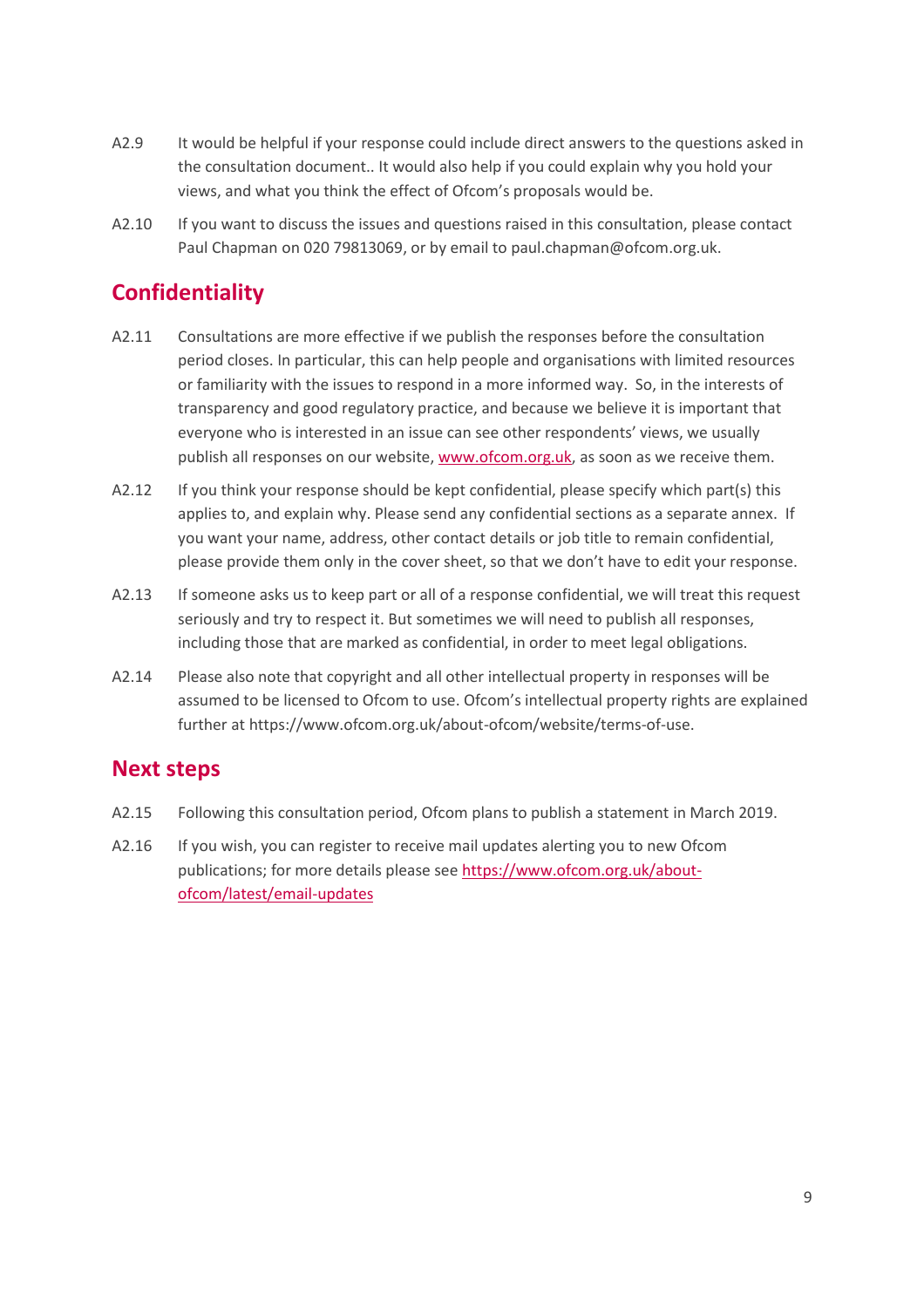# **Ofcom's consultation processes**

- A2.17 Ofcom aims to make responding to a consultation as easy as possible. For more information, please see our consultation principles in Annex 3.
- A2.18 If you have any comments or suggestions on how we manage our consultations, please email us a[t consult@ofcom.org.uk.](mailto:consult@ofcom.org.uk) We particularly welcome ideas on how Ofcom could more effectively seek the views of groups or individuals, such as small businesses and residential consumers, who are less likely to give their opinions through a formal consultation.
- A2.19 If you would like to discuss these issues, or Ofcom's consultation processes more generally, please contact the corporation secretary:

Corporation Secretary Ofcom Riverside House 2a Southwark Bridge Road London SE1 9HA Email: [corporationsecretary@ofcom.org.uk](mailto:corporationsecretary@ofcom.org.uk)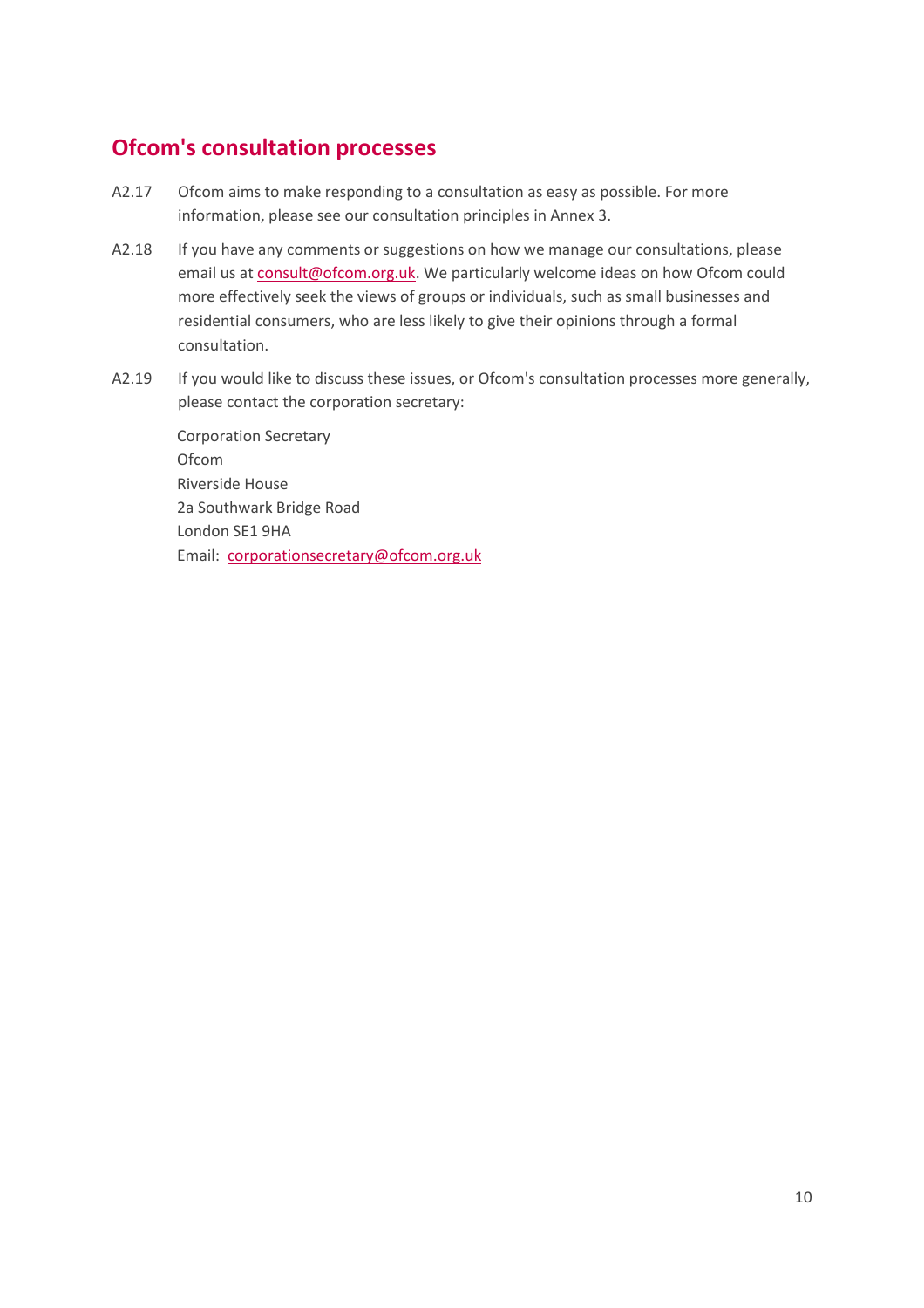# <span id="page-12-0"></span>A3. Ofcom's consultation principles

# **Ofcom has seven principles that it follows for every public written consultation:**

#### **Before the consultation**

A3.1 Wherever possible, we will hold informal talks with people and organisations before announcing a big consultation, to find out whether we are thinking along the right lines. If we do not have enough time to do this, we will hold an open meeting to explain our proposals, shortly after announcing the consultation.

#### **During the consultation**

- A3.2 We will be clear about whom we are consulting, why, on what questions and for how long.
- A3.3 We will make the consultation document as short and simple as possible, with a summary of no more than two pages. We will try to make it as easy as possible for people to give us a written response. If the consultation is complicated, we may provide a short Plain English / Cymraeg Clir guide, to help smaller organisations or individuals who would not otherwise be able to spare the time to share their views.
- A3.4 We will consult for up to ten weeks, depending on the potential impact of our proposals.
- A3.5 A person within Ofcom will be in charge of making sure we follow our own guidelines and aim to reach the largest possible number of people and organisations who may be interested in the outcome of our decisions. Ofcom's Consultation Champion is the main person to contact if you have views on the way we run our consultations.
- A3.6 If we are not able to follow any of these seven principles, we will explain why.

#### **After the consultation**

A3.7 We think it is important that everyone who is interested in an issue can see other people's views, so we usually publish all the responses on our website as soon as we receive them. After the consultation we will make our decisions and publish a statement explaining what we are going to do, and why, showing how respondents' views helped to shape these decisions.